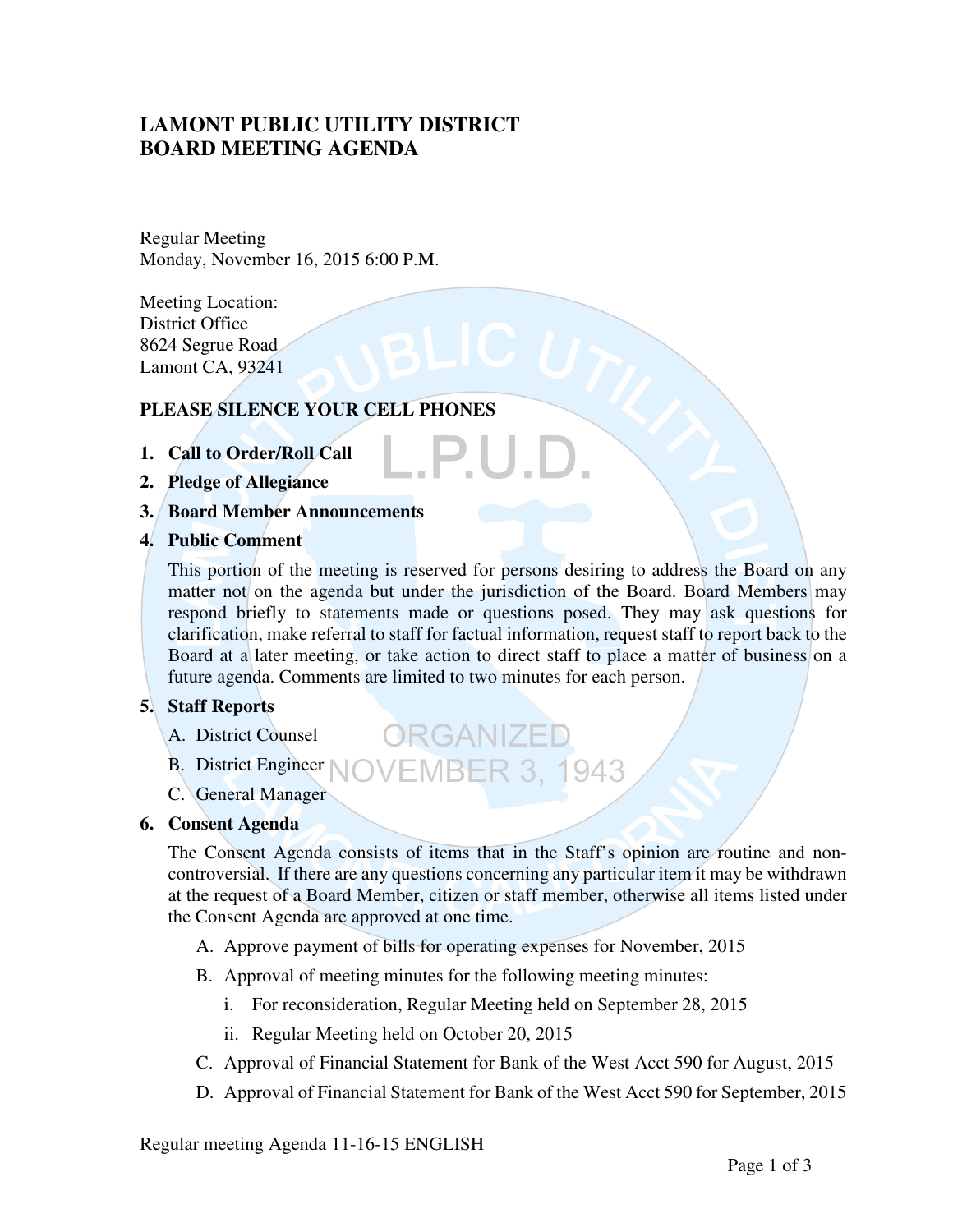- E. Approval of Financial Statements for October, 2015
- F. Approval of Payroll Journal for November, 2015
- G. Progress Pay Estimates (PPE) for Capital Projects for October, 2015
	- i. Well No. 18 TCP Treatment System, PPE#2, Bowe Contractors, Inc., \$44,650.00

# **7. Regular Agenda**

- A. Report and Possible Minute Action: Consideration and possible approval of proposed budget from AECOM to prepare updates to the District's Water and Sewer Master Plans in the amount of \$58,000; **District Engineer, JT Gardiner**
- B. Report and Possible Minute Action: Consideration and possible approval of REVISED Contract Change Order #11 for the Water Well #19 Project in the amount of (-\$4,878.34); **District Engineer, JT Gardiner**
	- i. Water Well #19, REVISED PPE #17, Brough Construction Inc., \$121,482.83.
	- ii. Water Well #19, PPE #18, Brough Construction Inc., \$23,820.30.
- C. Report and Possible Minute Action: Approval to transfer \$3,900,000 from CalTRUST Short Term Fund Acct#201-000204-10, to CalTRUST Medium Term Fund Acct# 202-000204-10; **General Manager, Nick Turner**
- D. Report and Possible Minute Action: Update on CEC funding for Solar Project; **General Manager, Nick Turner**
- E. Report and Possible Minute Action: Clarification on Insurance Coverage for Dependents of Employees; **General Manager, Nick Turner**
- F. Report and Possible Minute Action: Establishment of a Pay Schedule for all District positions; **General Manager, Nick Turner**
- G. Report and Possible Minute Action: Possible revision to District Policy *320 Certification Incentive Policy*; **General Manager, Nick Turner**
- H. Report and Possible Minute Action: Quick claim of Shell Oil Company's pipeline easement that traverse the District's Plan B property; **General Manager, Nick Turner**
- I. Report and Possible Minute Action: Consideration and possible approval of Resolution No. 434 to assist in the District's effort to encourage water conservation from its customers; **General Manager, Nick Turner**
- J. Report and Possible Minute Action: Board requested annual rotation of Board President and Vice President designation; **General Manager, Nick Turner**